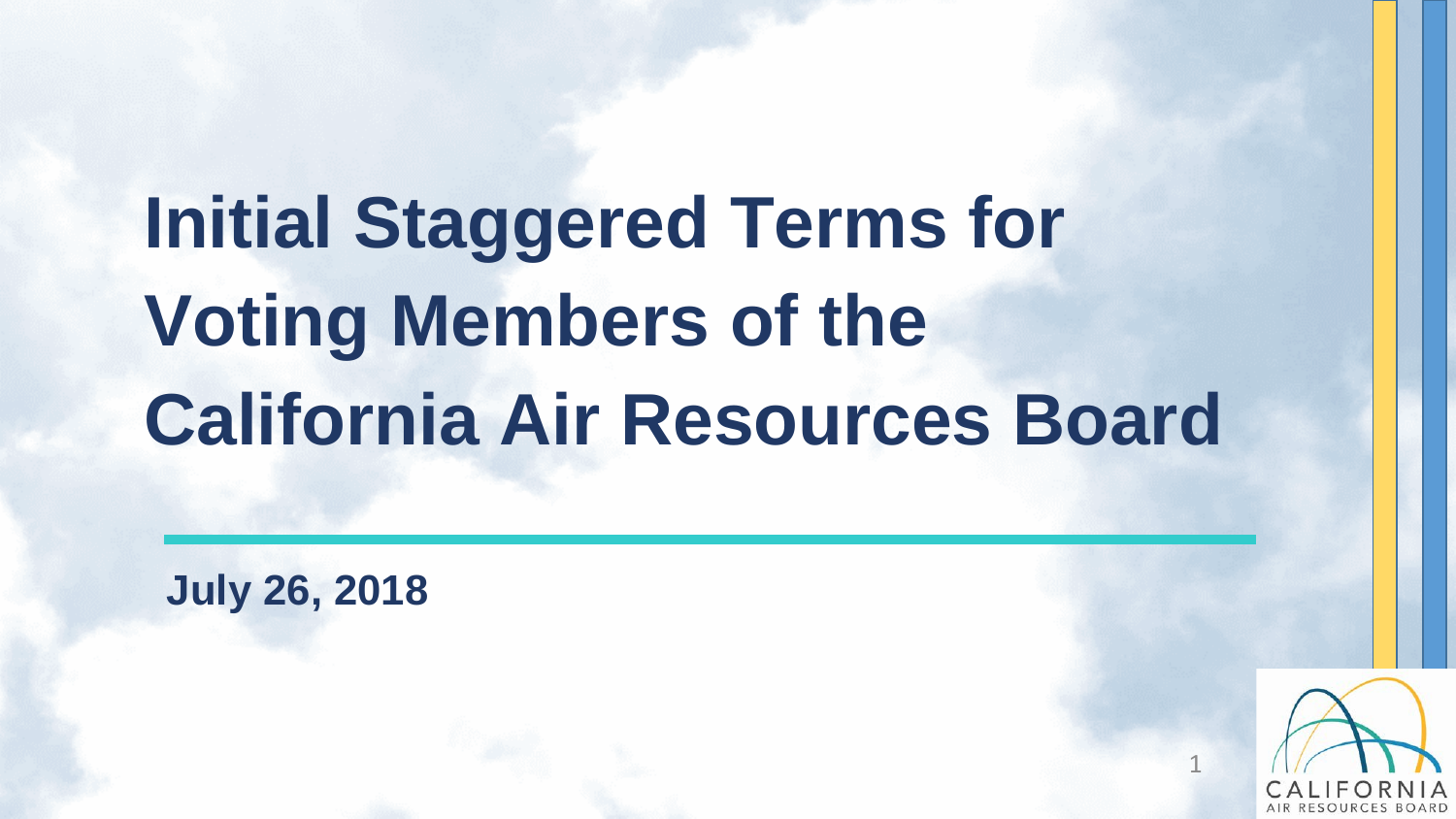# **AB 197 (Stats. 2016, ch. 250)**

- Added two nonvoting, ex-officio members of the Legislature to the Board
- Established six-year terms for the 14 voting Board members (2 legislative and 12 gubernatorial appointees) with the exception of "**initial staggered terms"**
- Directed the Board to establish the initial staggered terms to transition to six-year terms

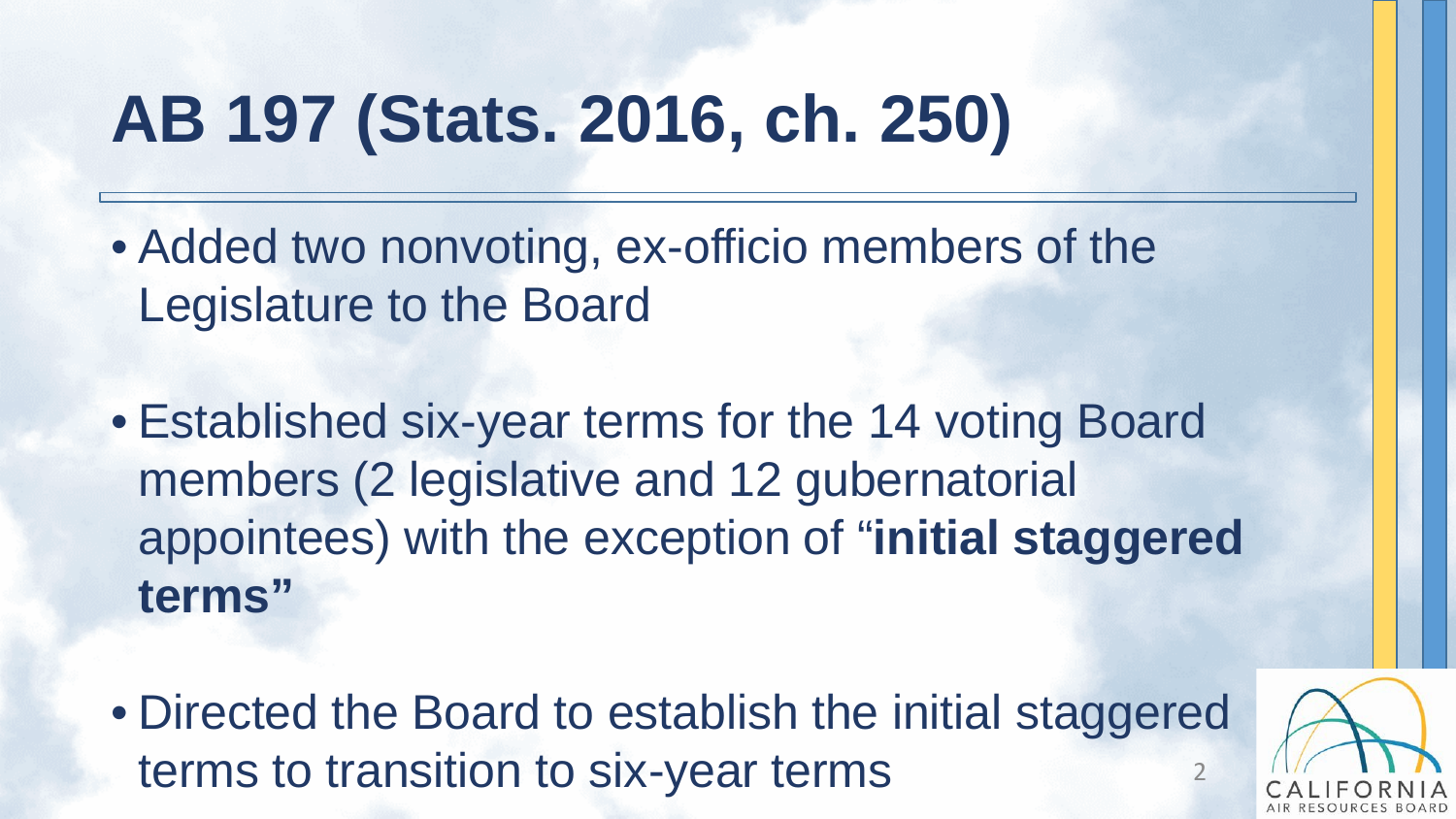### **Staff Considerations for Initial Staggered Terms**

- Provide an orderly transition to six-year fixed terms
- • Set some members' initial terms to end sooner than others to establish a stagger
- • Complete transition within six years of AB 197's effective date (12/31/2022)

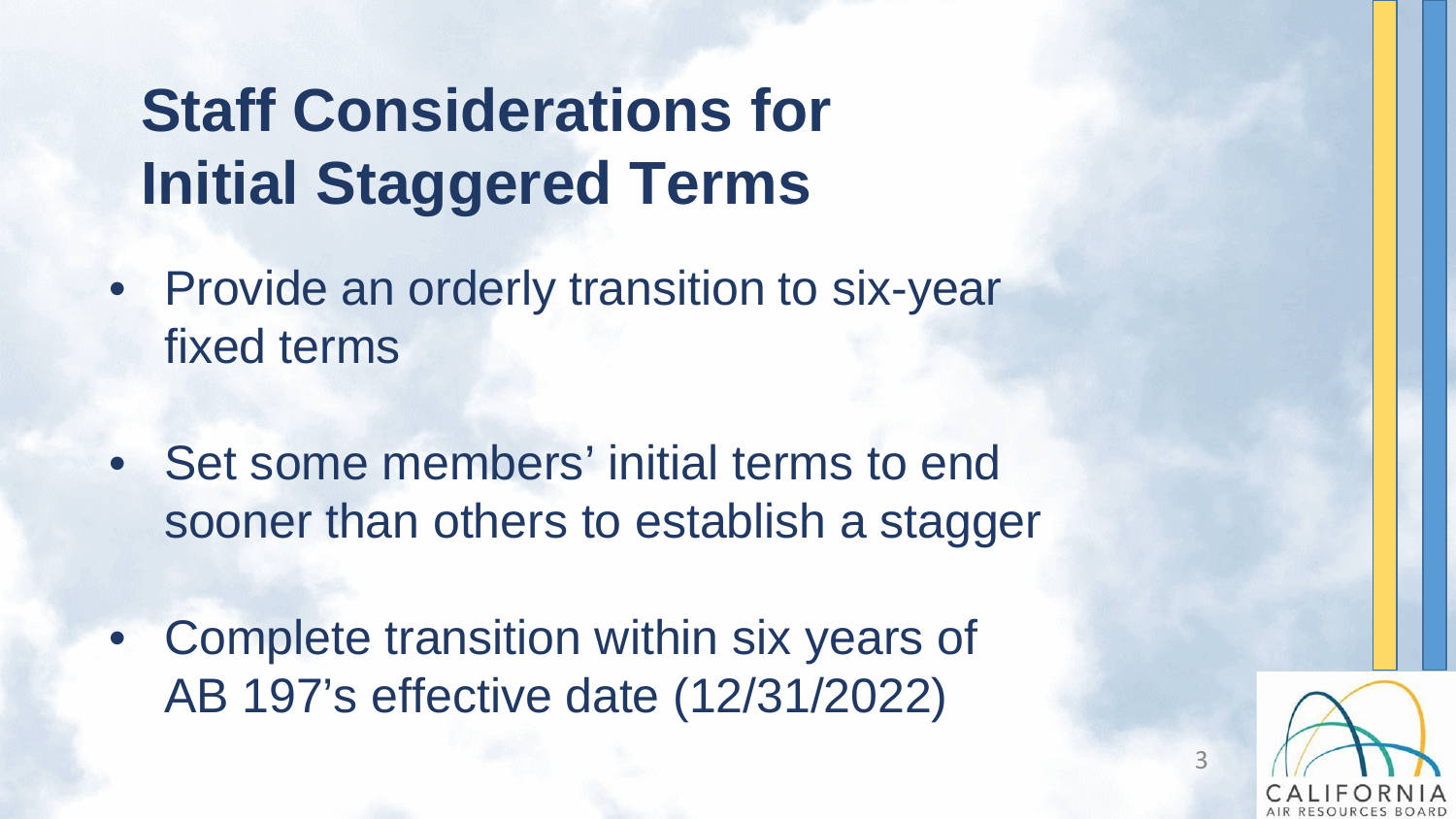## **Staff Proposed Plan for Initial Staggered Terms**

- • Under staff's suggested approach, voting members' terms would expire in three tiers:
	- December 31, 2018—3 members
	- December 31, 2020—5 members
	- December 31, 2022—6 members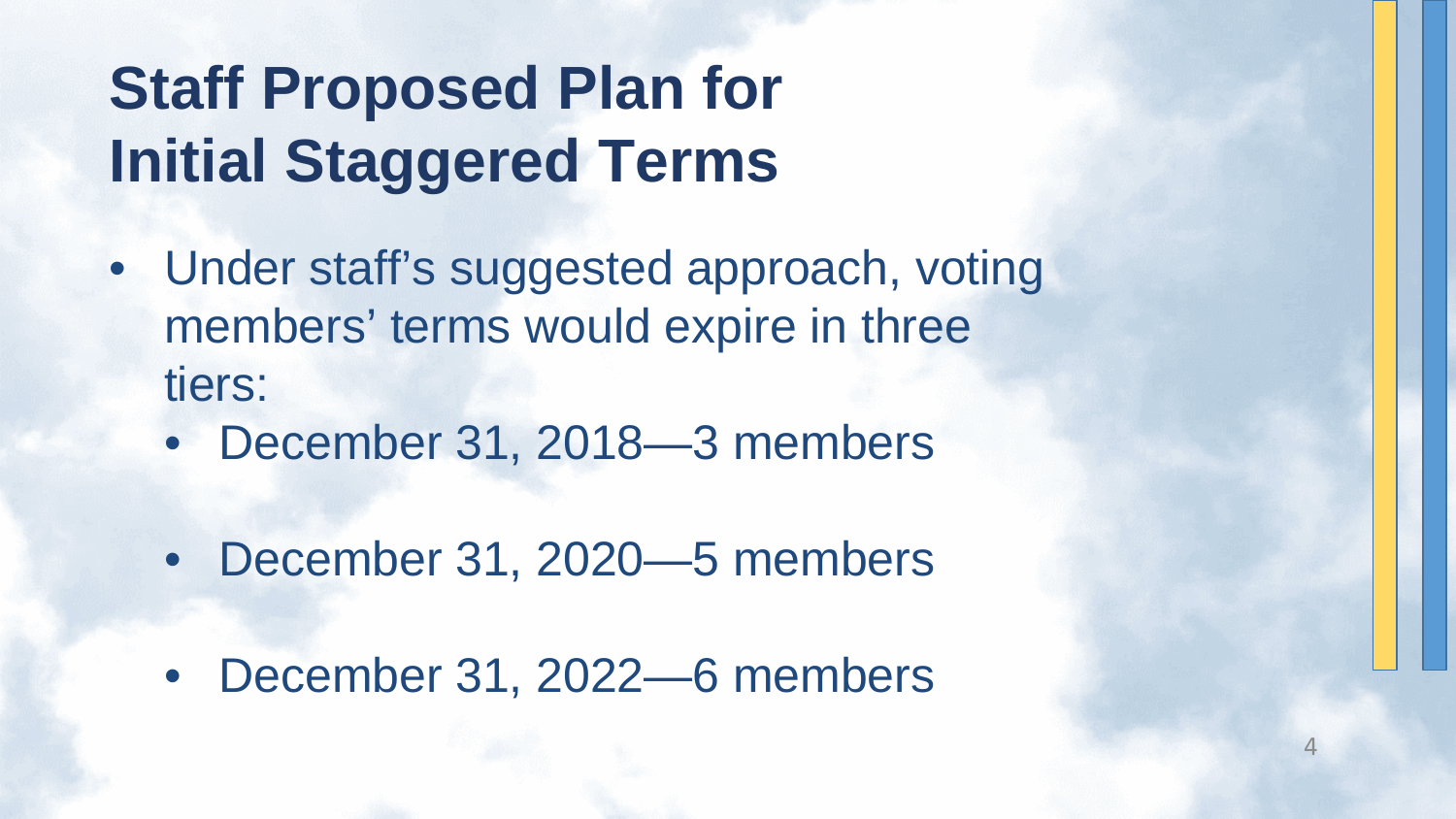#### **Terms Ending December 31, 2018 (3 Board Members) Staggered Terms by Member**

- **Hector De La Torre** (Assembly environmental justice appointee)
- **Dean Florez** (Senate environmental justice appointee)
- **Ron Roberts** (San Diego County Air Pollution Control District)

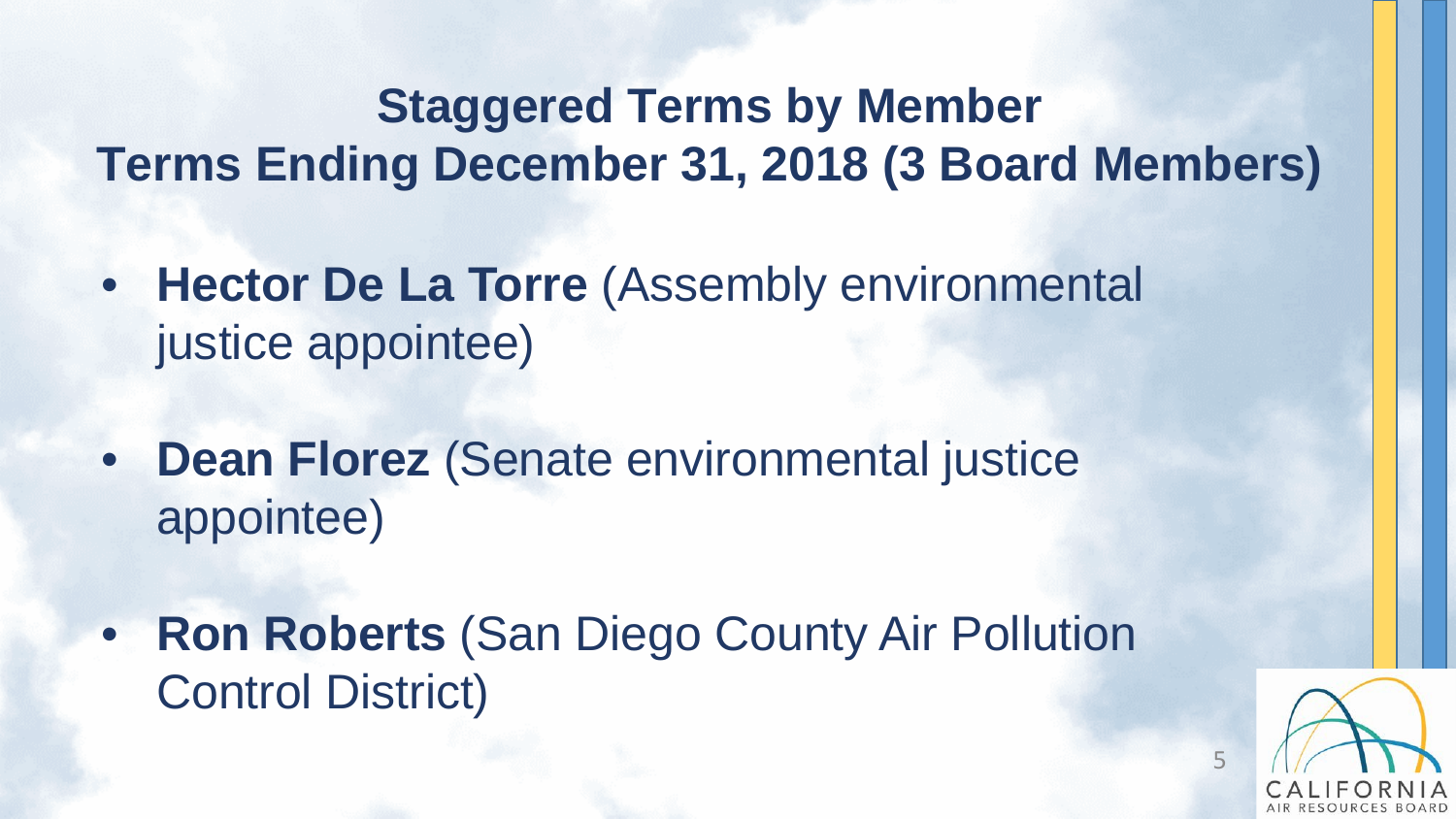#### **Staggered Terms by Member Terms Ending December 31, 2020 (5 Board Members)**

- **Dr. John Balmes** (physician member)
- **John Gioia** (Bay Area Air Quality Management District)
- **Judy Mitchell** (South Coast Air Quality Management District)
- **Chair Mary Nichols** (law and experience in air pollution control)
- **CALIFORNIA**  AIR RESOURCES BOARD  • **Dr. Alex Sherriffs** (San Joaquin Valley Air Pollution Control District)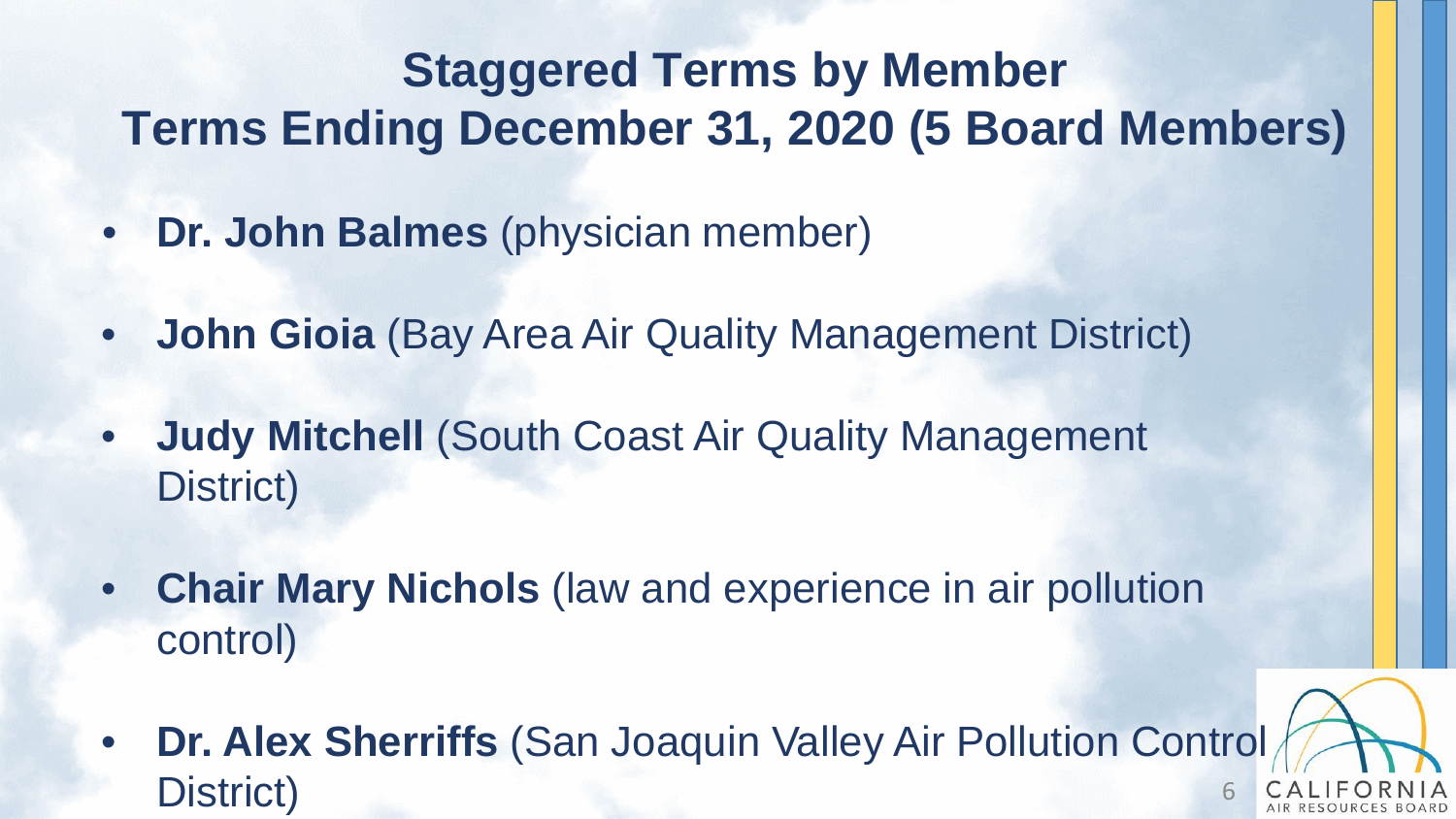#### **Staggered Terms by Member Terms Ending December 31, 2022 (6 Board Members)**

- **Vice Chair Sandy Berg** (public member)
- **John Eisenhut** (agriculture member)
- • **Barbara Riordan** (Mojave Desert Air Quality Management District)
- **Phil Serna** (Sacramento Metropolitan Air Quality Management District)
- **Professor Dan Sperling** (automotive engineering member)
- **Vacancy** gubernatorial appointee (public member)